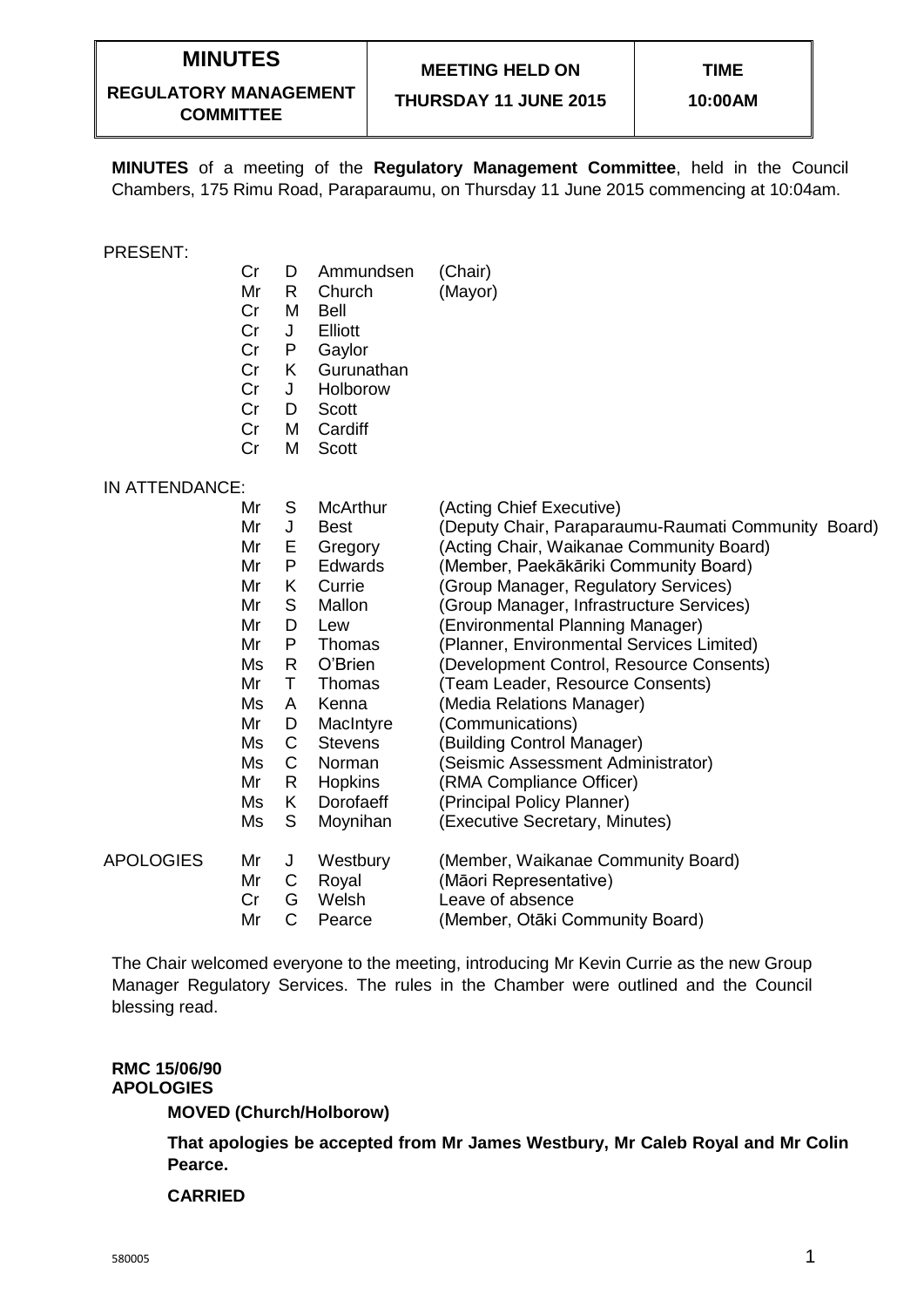# **MINUTES**

**REGULATORY MANAGEMENT COMMITTEE**

**THURSDAY 11 JUNE 2015**

# **RMC 15/06/91 DECLARATIONS OF INTEREST**

There were none.

# **RMC 15/06/92**

# **PRESENTATION: URBAN TREE PLAN VARIATION**

Mr Darryl Lew, Manager, Research Policy and Planning introduced Mr Paul Thomas, Planner with Environmental Services Limited. Mr Lew provided an update on the imminent release of the Submitter Engagement Version of the Proposed District Plan (PDP) to submitters, and the need to begin a variation process to the PDP on Urban Trees.

Mr Thomas spoke to his presentation. Key points being:

- This variation is necessitated by a Governmental amendment to the Resource Management Act regarding the control of trees in specified urban areas.
- In terms of the ecological sites, this would mean expanding the schedule already in the existing District Plan.
- He introduced Dr Asquith Van Merwin DeGrath from Wildlands, an Ecologist who will be leading that project, and Ms Christine Foster from Environmental Services who will be assisting.
- The number of ecological sites involved is 15 out of a total of 40. Of those 15, there are 121 urban lots.
- The category of Other Urban trees will be turned into a list of specific trees.
- Will also be looking at effectiveness and clarity of the current rules for consistent approach and definition to tree trimming.
- All affected landowners will be written to in advance and any field workers will be clearly identified.
- Council will undertake to consult with interested parties on the Variation and what it involves over the next five weeks, and a report with a formal plan variation will come back to the Regulatory Management Committee in August for consideration and public notification.

The following points were discussed:

- The law appears to remove and then give back in terms of enabling a variation of this nature to have immediate legal affect. This law will mean a consistent regime that will have legal affect and can be applied.
- As part of the consultation process, Council will publish a draft set of rules around tree pruning, etc, for Council and public feedback.
- Contractors that undertake any tree trimming on behalf of power companies, etc will also be consulted.
- Mr Paul Thomas will provide a comparison on what other Council's in the region are doing with regards to the new rules in August.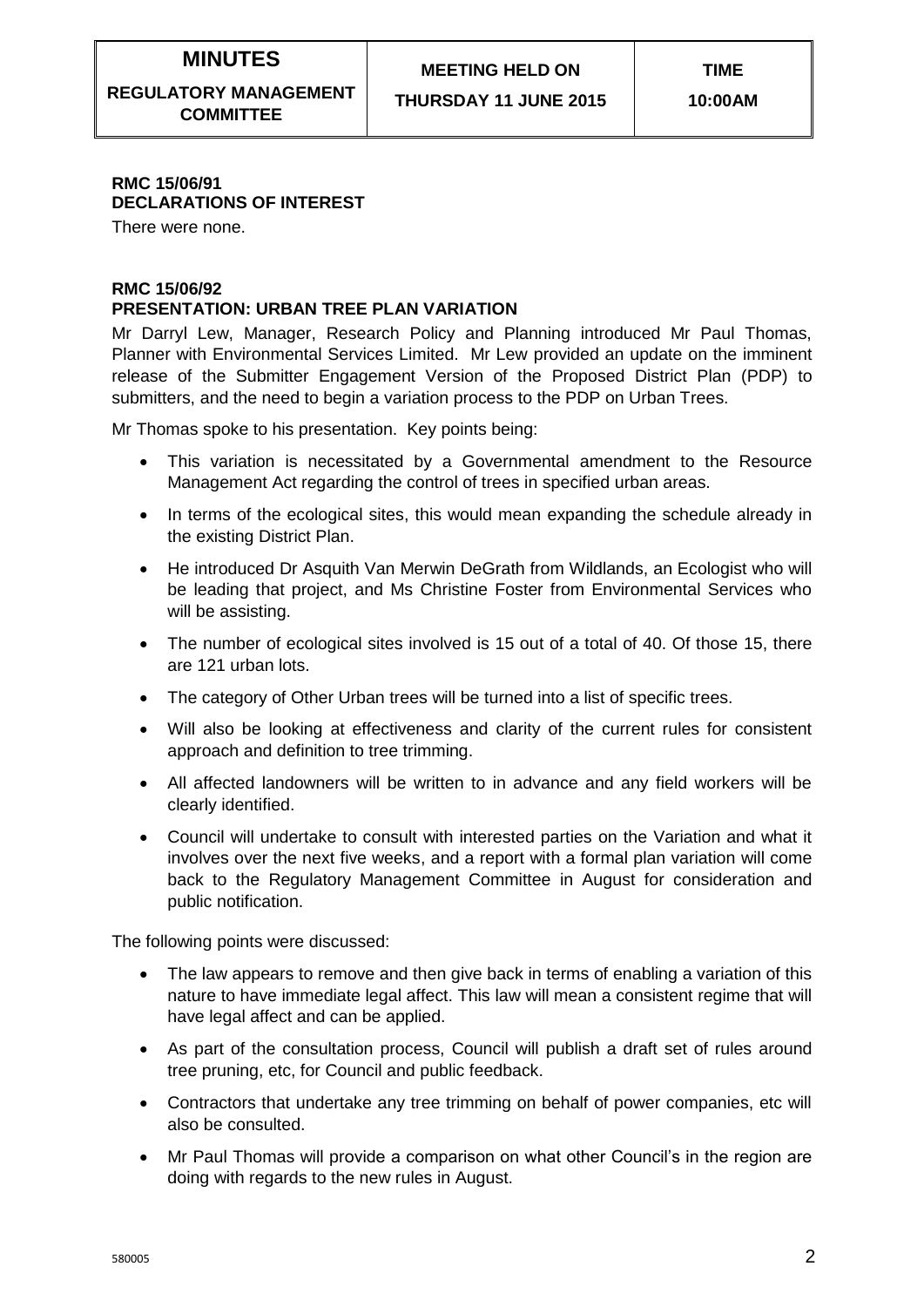# **MEETING HELD ON**

#### **REGULATORY MANAGEMENT COMMITTEE**

 Four options were outlined in the presentation and Council endorsed Option 1: Replicate PDP – which will involve up to 10,000 trees, and commence public consultation.

## **RMC 15/06/93**

# **PRESENTATION: EXPRESSWAY**

Rita O'Brien, Development Control, Resource Consents team gave a presentation to update on the three expressway projects from a regulatory, consenting and compliance viewpoint. Rita introduced Richard Hopkins, RMA Compliance Officer.

Key points made included:

Transmission Gully

- The Council's portion of responsibility (in terms of compliance and designation) for Transmission Gully was approximately 6 kms. The majority of requirements come under the care of the Porirua City Council (PCC) and Greater Wellington Regional Council (GWRC).
- The designation has been set up with a series of Management Plans which require certification from all five territorial authorities and GWRC. There is a combined Council approach with shared resources to ensure a co-ordinated and consistent approach across all Councils.
- The Council has been working with the quarry, the Alliance and New Zealand Transport Agency (NZTA) to minimise any issues arising from the transport of materials for Mackays to Peka Peka (M2PP). Council will also look into the existing resource consents around the impact on skyline. It was noted that the quarries have resource consents they can rely on which were granted some time ago.

*Cr Elliott left the meeting at 11.10am and returned at 11.12am.*

## MacKays to Peka Peka (M2PP)

- There was discussion around the potential for commercial development of Expressway off-ramps and other such pressure points in the District.
- The designation conditions employ a process of adaptive management. This means there is some latitude to managing construction effects in consultation with affected residents. An important function of Council is in determining if what is proposed is in general accordance with what was presented at and authorised by the Board of Inquiry.

*Cr Bell left the meeting at 11.16am and returned at 11.19am.*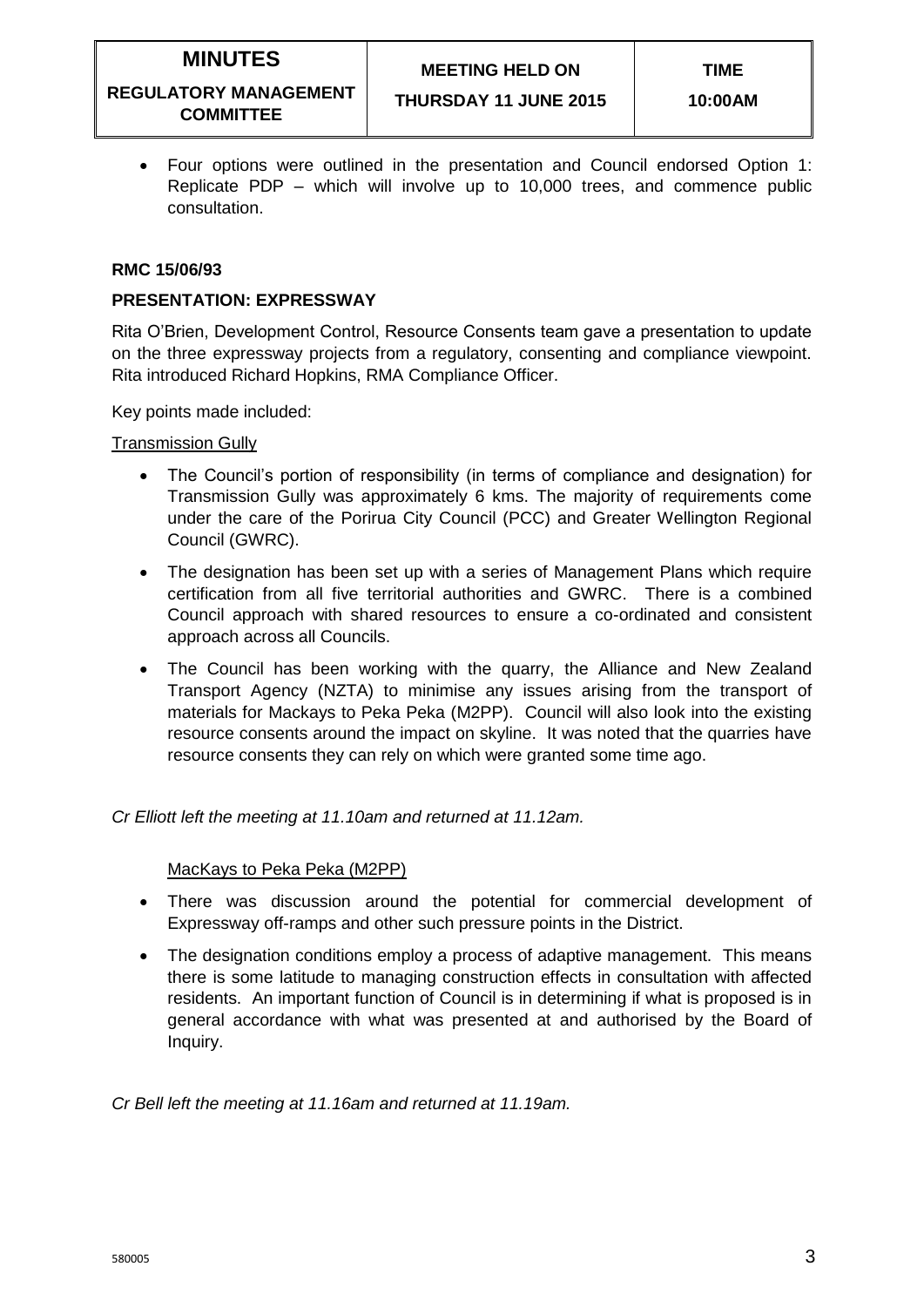Peka Peka to Otaki (PP2O)

• This project is in its initial stage and NZTA is currently discussing design with key stakeholders. There are a series of management plans and on-going consents to be certified.

The following points were discussed:

- Request for more information around economic benefit to the district from the Alliance.
- The amount of FTE staff working on the Expressways, who are trained locally and the impact this has had on local employment statistics.
- The Alliance will brief Council on 18 June on the upcoming projects where these matters can be raised.

*The meeting adjourned at 11.38am and reconvened at 11.51am.*

## **RMC 15/06/94**

## **PRESENTATION: BUILDING CONSENTING**

Claire Stevens, Building Control Manager introduced Charlotte Norman, Seismic Assessment Administrator for the earthquake prone building project.

Preparedness for IANZ

- As per the Building Act, Council's accreditation as a Building Consent Authority (BCA) involves an audit every two years. The next Building Assessment Accreditation process will begin in October this year.
- One of the tools being assessed for implementation is the Go-Get technical software which can process building consents electronically and allow inspectors to use tablets.
- A series of workshops have been run with Councils in the lower North Island to discuss the standardisation of forms and processes and collaboration to improve efficiency and to enable greater consistency.

#### Proposed changes to building legislation

 There are two amendments to the Building Act currently before Parliament. One regarding seismic assessment for earthquake proof buildings, and the other to amend the Building Act regarding how it deals with post-disaster management of buildings. Both amendments are as a result of the Canterbury Earthquake Commission recommendations.

The following points were discussed:

• The post-earthquake powers address life safety and risks to people rather than insurance issues.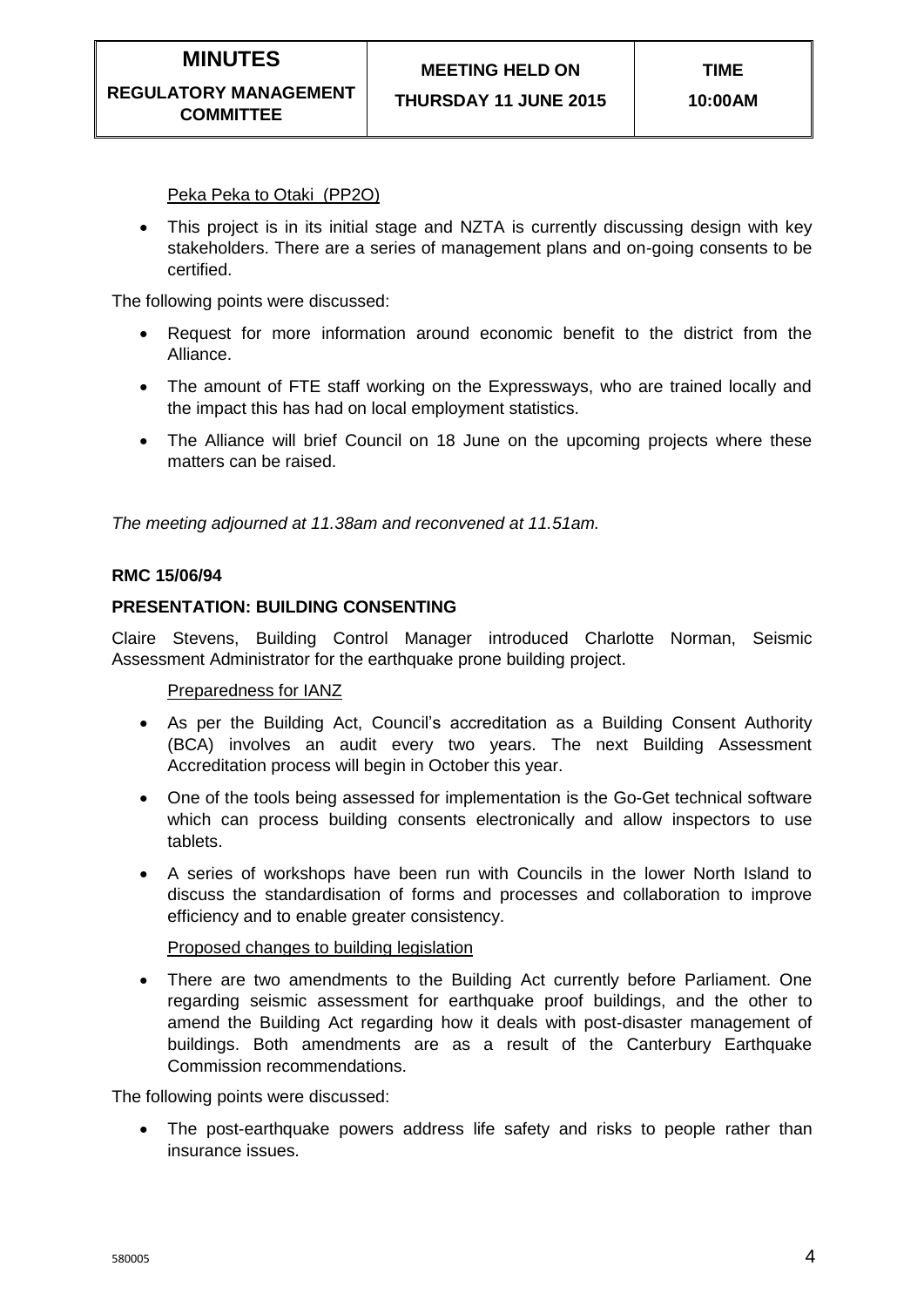**THURSDAY 11 JUNE 2015**

# **RMC 15/06/95**

# **PRESENTATION: FLOOD RECOVERY ASSISTANCE**

Claire Stevens, Building Control Manager updated Council on the work that Regulatory Services have been involved in with the recent flood event, in particular post-event where sites that had evacuations, commercial buildings, or where flooding events had occurred, were appraised and information was given to affected parties.

## **RMC 15/06/96**

## **PUBLIC SPEAKING TIME (for items relating to the agenda)**

There were no public speakers wishing to address items on the agenda:

#### **RMC 15/06/97**

#### **MEMBERS' BUSINESS**

- (a) Public Speaking Time Responses none were required
- (b) Leave of Absence none was requested.
- (c) Matters of an Urgent Nature there were none.

#### **RMC 15/06/98**

## **CONFIRMATION OF MINUTES: 23 April 2015**

Cr Elliott requested an amendment to Page 3, (paragraph following the Mayor's return to the meeting) which stated that both she and Cr Michael Scott enquired about a complaint. Cr Elliott wished for this to be amended to note it was herself who complained, with Cr Michael Scott assisting with background. Cr Michael Scott requested the Minutes stand as he was echoing Cr Elliott's complaint.

Cr Holborow requested an amendment to the Apologies listing for Mr P Edwards to read, Chair of the Paekākāriki Community Board.

## **MOVED (M Scott/Holborow)**

**That the amended minutes of the Regulatory Management Committee meeting dated 23 April 2015 are accepted as a true and accurate record of that meeting. CARRIED**

**Cr Elliott voted against the motion.**

#### **RMC 15/06/99**

#### **MATTERS UNDER ACTION**

The Matters Under Action update was noted. The following points were raised: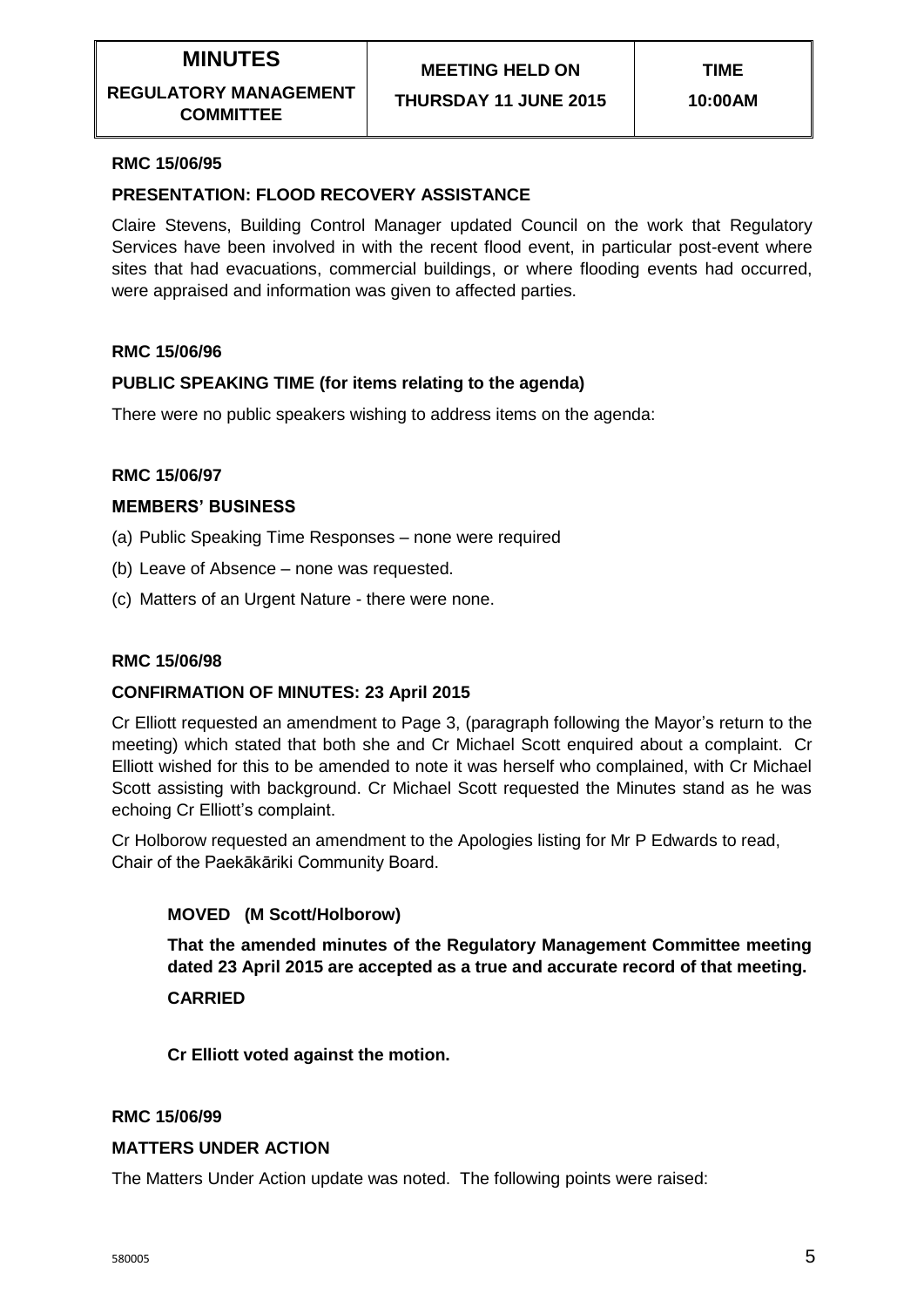**TIME**

#### **REGULATORY MANAGEMENT COMMITTEE**

**THURSDAY 11 JUNE 2015**

- Road Safety
	- Plunket, Police and Council checkpoints

Council will still provide Child Restraint checkpoints as Plunket will no longer be providing this service. It was noted that school newsletters could be a useful tool for advertising or information.

- Driving Confidently

The Road Safety Advisory Group will provide a quarterly update to the Regulatory Management Committee, which includes any major road safety issues, police updates, etc.

- Cyclists

The Cat eye bike lights were donated by NZTA and they came without rechargeable batteries.

Resource Consents

Rita O'Brien, Development Control Team Leader and Tony Thomas, Team Leader Resource Consents, provided an update on Resource Consents additional to the report:

- Resource Consents Rymans car parking In response to a letter sent to Rymans Healthcare from Council, and regarding Ryman's staff not parking their cars on the Rymans property, Rymans have assured the Council that both staff and construction workers will comply with their consent and have all staff parked within the premises once construction has been completed.
- Notified Applications M2PP Expressway Bridge The decisions regarding the Hearing for the Nga Manu overpass will be notified 15 working days following the hearing date, (Tuesday 9 June) so around the 1 July.
- Notified Applications APN Billboard Further information is being sought on the consent for APN billboard and this will be advised to the Waikanae Community Board.
- Local Alcohol Policy

There was discussion regarding the completion date of 2016 for this Policy. The Council has identified 92 strategies, policies and plans and a report with a prioritised 3 year work programme will be reported to Council.

# **RMC 15/06/100**

# **MATTERS UNDER ACTION – REGULATORY LEGISLATION UPDATE**

The legislative update was noted.

# **RMC 15/06/101**

# **JUNE 2015 UPDATE ON THE PROPOSED DISTRICT PLAN (SP-15-1587)**

Darryl Lew, Research, Policy and Planning Manager, and Katherine Dorofaeff, Principal Policy Planner, introduced the report, noting:

 The Submitter Engagement version of Proposed District Plan (PDP) will be released on Monday June 2015. A PDP update newsletter will also go out to all submitters at the same time.